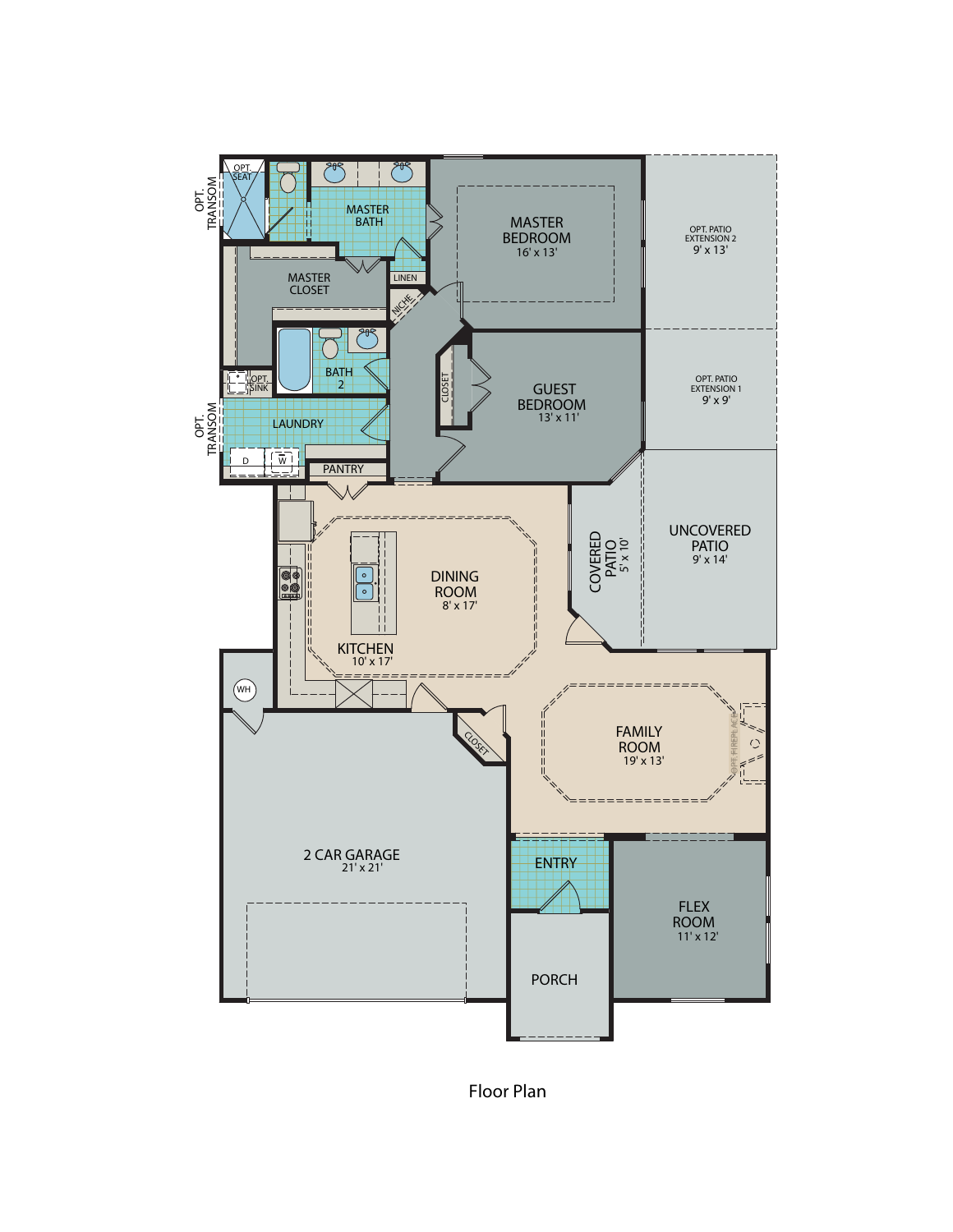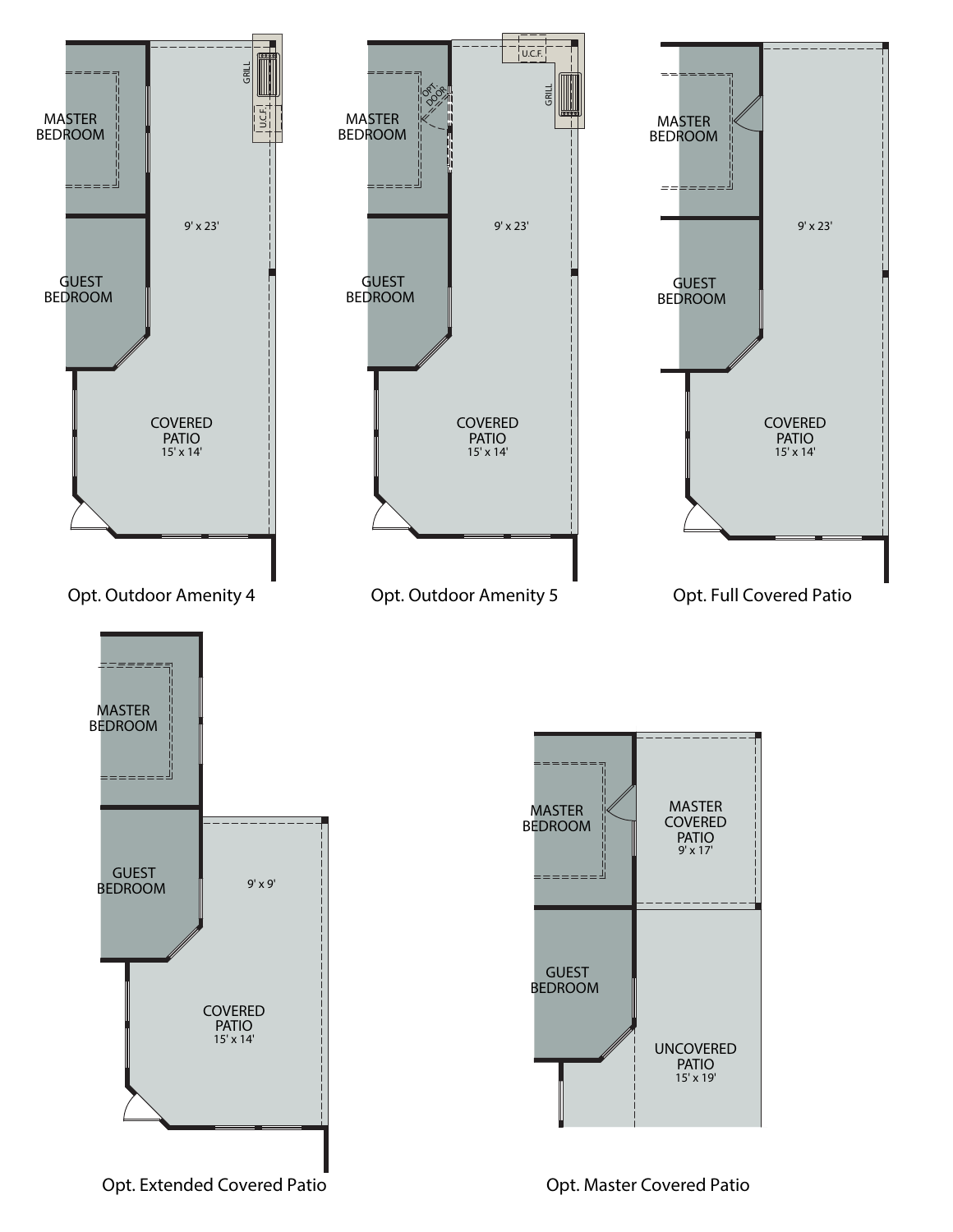

*Opt. Outdoor Amenity 3*